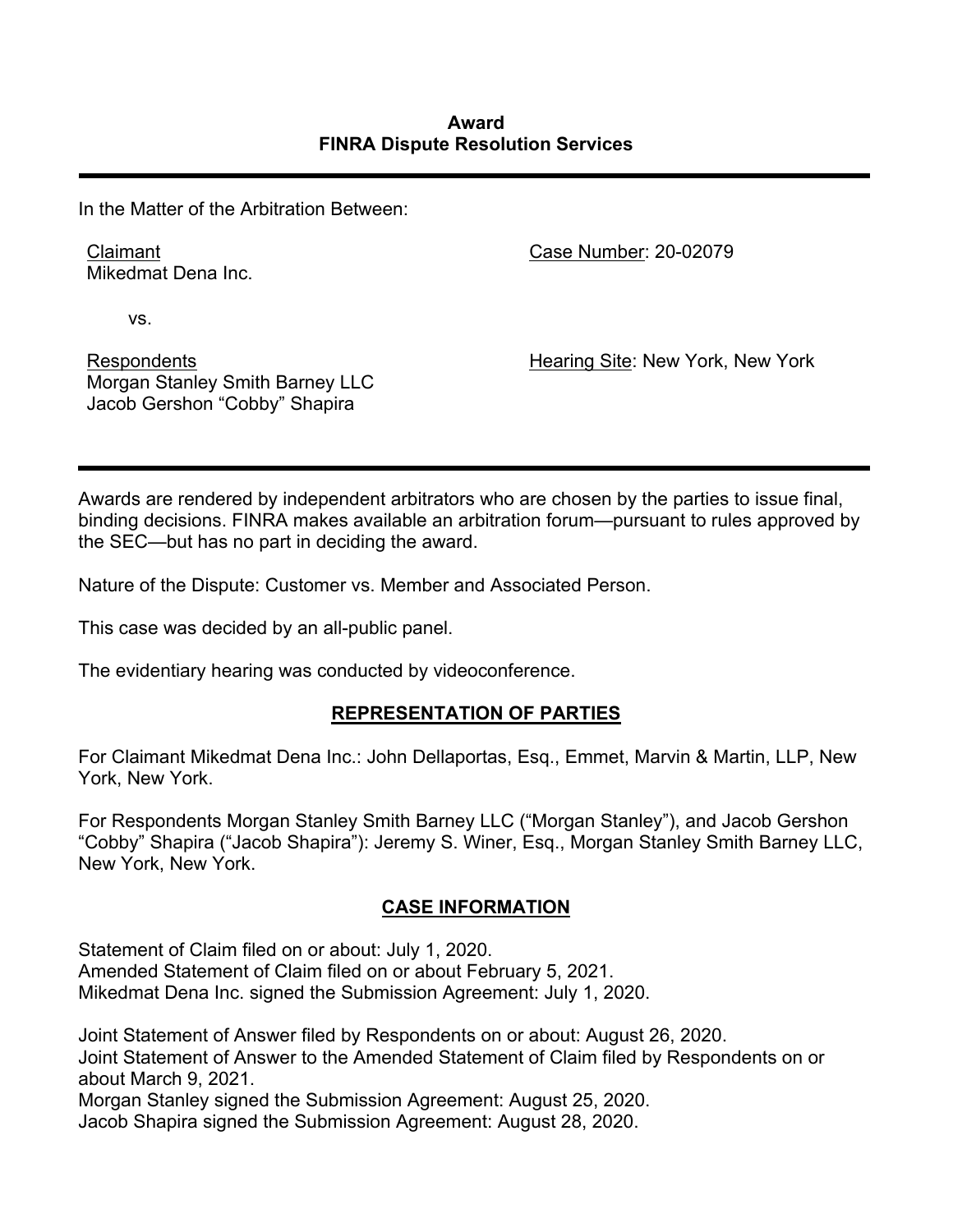FINRA Dispute Resolution Services Arbitration No. 20-02079 Award Page 2 of 5

## **CASE SUMMARY**

In the Amended Statement of Claim, Claimant asserted the following causes of action: unsuitability, over-concentration/failure to diversify, breach of fiduciary duty, breach of contract, material misrepresentation, negligence, churning, and unauthorized transactions.The causes of action relate to shorted Amazon stock and other securities.

Unless specifically admitted in the Joint Statement of Answer and Joint Answer to the Amended Statement Claim, Respondents denied the allegations made in the Statement of Claim and Amended Statement of Claim and asserted various affirmative defenses.

# **RELIEF REQUESTED**

In the Amended Statement of Claim*,* Claimant requested: compensatory damages of no less than \$3 million, which represents the minimum income that would have been generated on Claimant's principal if the money had been properly invested; rescission of all unsuitable, unauthorized, and other improper transactions; pre-judgment and post-judgment interest at the legal rate; reasonable attorney's fees, FINRA fees and expert witness fees; punitive damages in an amount to be determined at the hearing; and such other relief as the Panel deems appropriate.

In the Joint Answer to the Amended Statement of Claim, Respondents requested: that the claims against them be denied in their entirety; that Claimant be denied the relief sought in the Statement of Claim and Amended Statement of Claim; and expungement of all references to the above-captioned arbitration from the registration records of Jacob Shapira maintained by the Central Registration Depository ("CRD").

At the conclusion of the hearing, Claimant requested: compensatory damages in the amount of \$3,116,803.00 and punitive damages of \$12,467,212.00.

# **OTHER ISSUES CONSIDERED AND DECIDED**

The Arbitrators acknowledge that they have each read the pleadings and other materials filed by the parties.

In Respondents' Joint Statement of Answer and Joint Answer to the Amended Statement Claim, Respondents requested expungement of all references to the above-captioned arbitration from the registration records of Jacob Shapira maintained by the CRD. The Panel noted that Respondents did not specifically address the request for expungement in either the documents submitted, or the testimony provided. As such, the Panel declined to rule on Respondents' request for expungement of the registration records of Jacob Shapira.

## **AWARD**

After considering the pleadings, the testimony and evidence presented at the hearing, and any post-hearing submissions, the Panel has decided in full and final resolution of the issues submitted for determination as follows: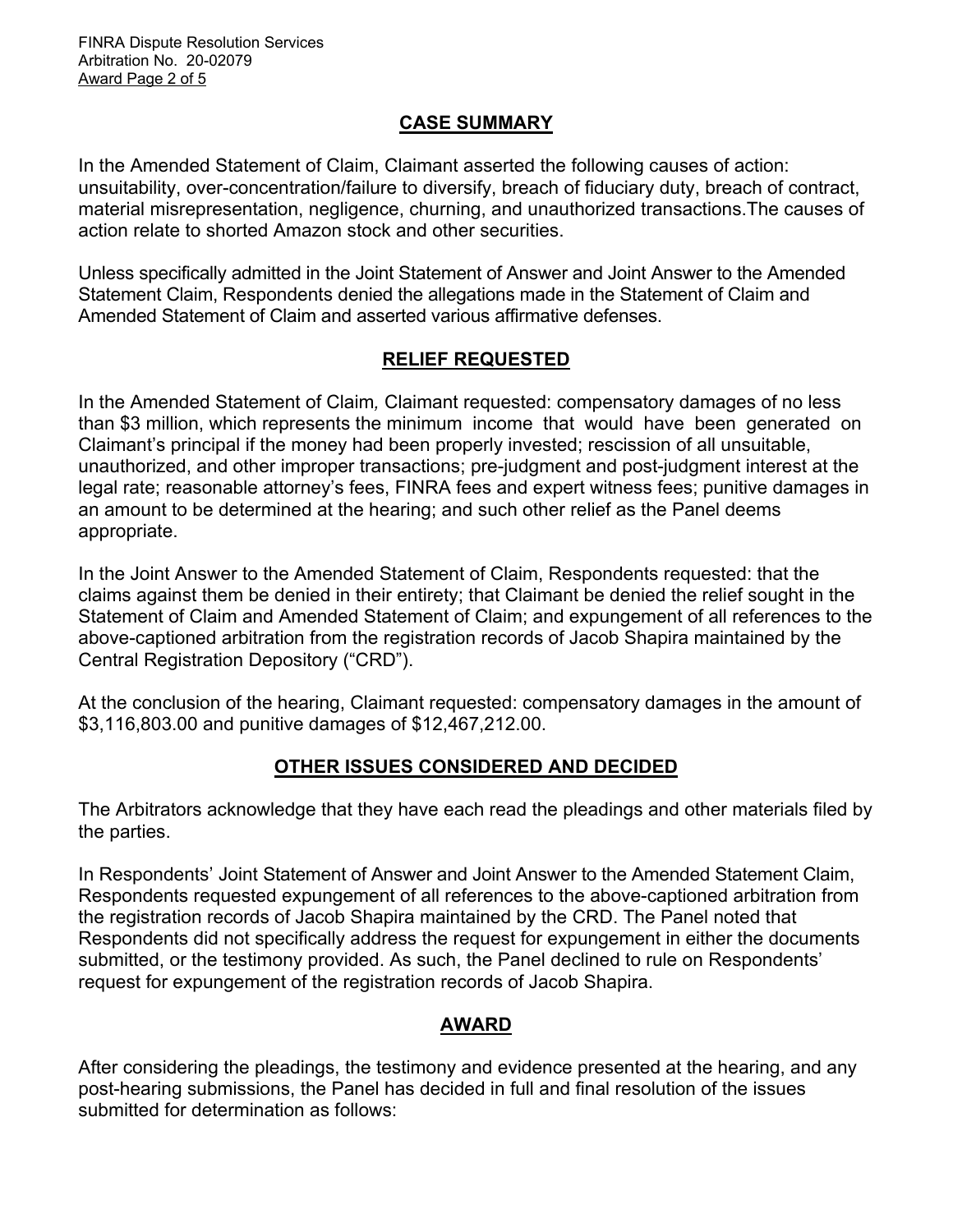FINRA Dispute Resolution Services Arbitration No. 20-02079 Award Page 3 of 5

- 1. Respondents are jointly and severally liable for and shall pay to Claimant the sum of \$782,278.90 in compensatory damages.
- 2. Any and all claims for relief not specifically addressed herein, including any requests for rescission, punitive damages, and attorneys' fees, are denied.

### **FEES**

Pursuant to the Code of Arbitration Procedure ("Code"), the following fees are assessed:

### **Filing Fees**

FINRA Dispute Resolution Services assessed a filing fee\* for each claim:

Initial Claim Filing Fee  $=$  \$ 2,000.00

*\*The filing fee is made up of a non-refundable and a refundable portion.*

#### **Member Fees**

Member fees are assessed to each member firm that is a party in these proceedings or to the member firm that employed the associated person at the time of the events giving rise to the dispute. Accordingly, as a party, Respondent Morgan Stanley is assessed the following:

| Member Surcharge   | $=$ \$ 3,025.00 |
|--------------------|-----------------|
| Member Process Fee | $=$ \$ 6,175.00 |

## **Postponement Fees**

Postponements granted during these proceedings for which fees were assessed or waived:

| February 23-25, 2021, postponement requested by the parties | $=$ \$ 1,400.00 |
|-------------------------------------------------------------|-----------------|
| <b>Total Postponement Fees</b>                              | $=$ \$ 1,400.00 |

The Panel has assessed the total postponement fees jointly and severally to Respondents.

#### **Hearing Session Fees and Assessments**

The Panel has assessed hearing session fees for each session conducted. A session is any meeting between the parties and the Arbitrators, including a pre-hearing conference with the Arbitrators, which lasts four (4) hours or less. Fees associated with these proceedings are:

| One (1) pre-hearing session with a single Arbitrator @ \$450.00/session<br>Pre-Hearing Conference: January 25, 2021 |                | 1 session  | $=$ \$ | 450.00          |
|---------------------------------------------------------------------------------------------------------------------|----------------|------------|--------|-----------------|
| One (1) pre-hearing session with the Panel $@$ \$1,400.00/session<br>Pre-Hearing Conference: October 13, 2020       |                | 1 session  | $=$ \$ | 1,400.00        |
| Eight (8) hearing sessions $@$ \$1,400.00/session                                                                   |                |            |        | $= $ 11,200.00$ |
| Hearings:                                                                                                           | March 16, 2021 | 2 sessions |        |                 |
|                                                                                                                     | March 17, 2021 | 2 sessions |        |                 |
|                                                                                                                     | March 18, 2021 | 2 sessions |        |                 |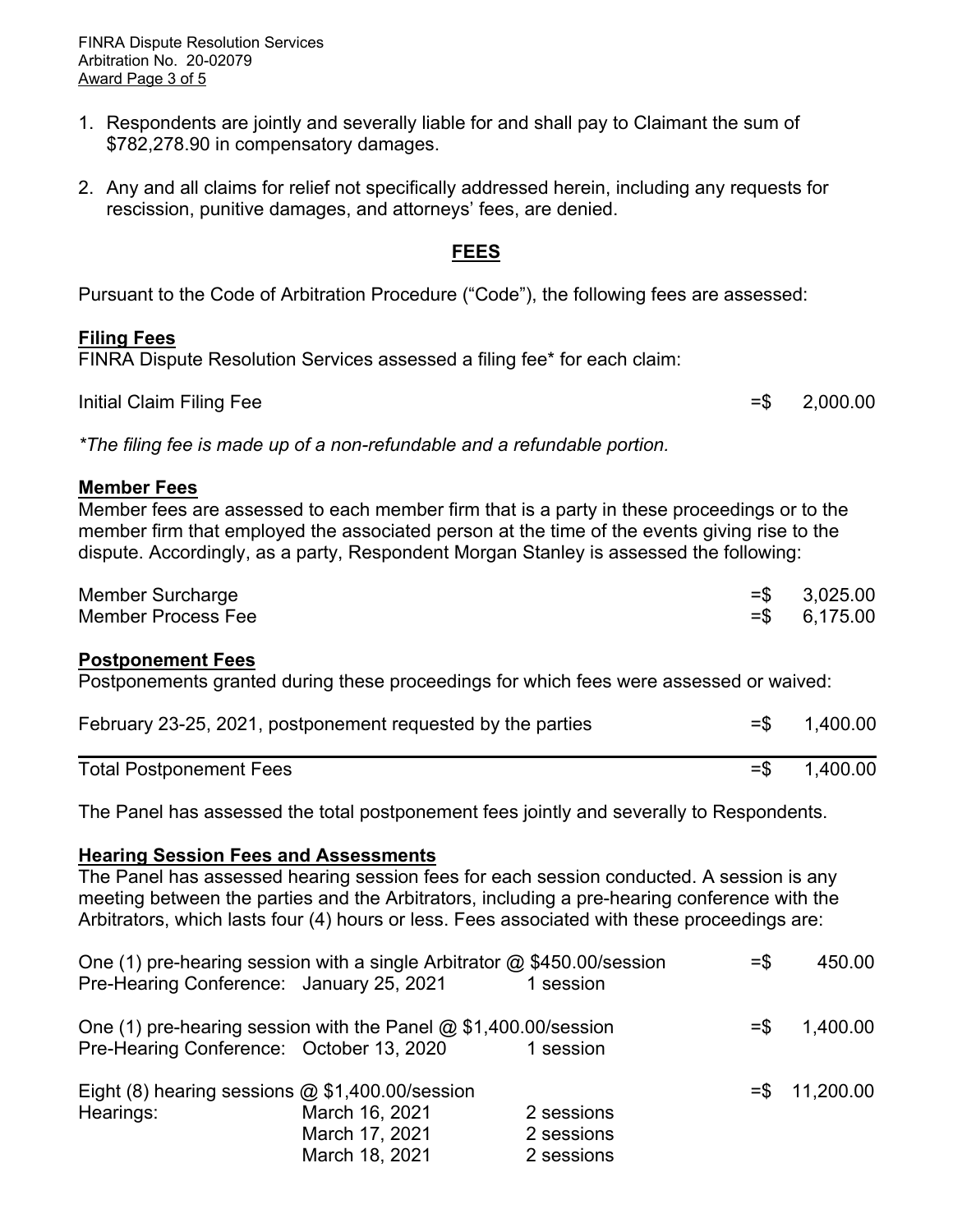March 26, 2021 2 sessions

Total Hearing Session Fees  $=$  \$ 13,050.00

The Panel has assessed the total hearing session fees jointly and severally to Respondents.

All balances are payable to FINRA Dispute Resolution Services and are due upon receipt.